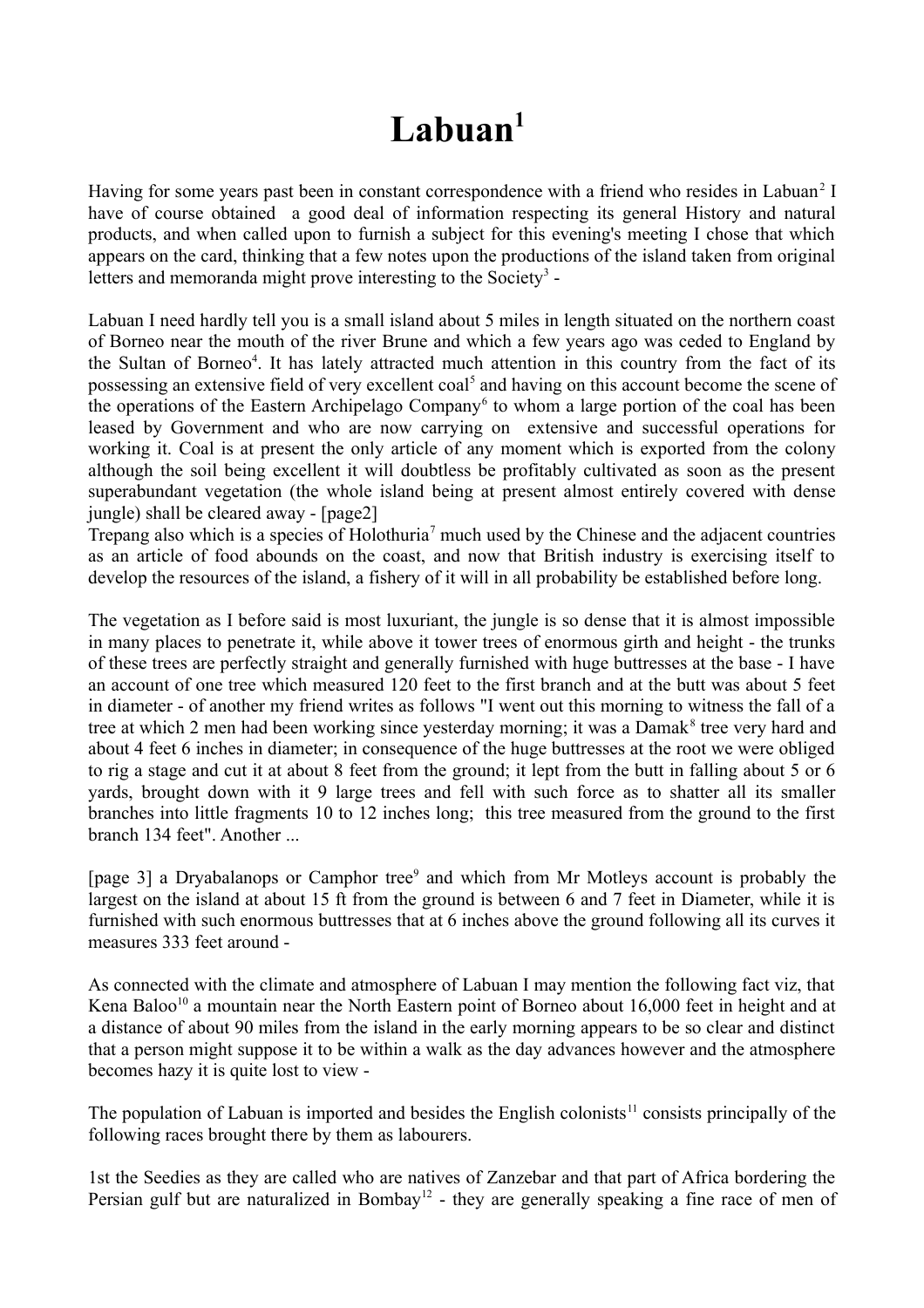great stature and strength - they generally speak Hindostanee though their own language is a kind of Arabic - they are a good tempered and willing race and easily managed - when they quarrel among themselves which however is but seldom, they fight most furiously - [page 4] When speaking of them the Malays who hold them in much contempt say "these black Kaffir men are like buffaloes that have been newly caught very strong but not yet very clever"

2nd There are also some Madras coolies who are good workmen but drunken and deceitful and therefore not to be depended upon.

3 The Malays<sup>13</sup> come next and make tractable and good workmen and whose small stature and abstemious habits afford a striking contrast to the gigantic vice and excessive gluttony of the Seedies - this latter trait I omitted to mention when speaking of them and is worthy of notice as showing how much a man can eat, the following is the allowance usually provided for 30 of them for a month - 9 1/2 cwt Raw rice - 1 1/2 cwt of Dholl a kind of peas - 60 lbs of Ghee or Buffalo butter - about a dozen lbs of spices principally capsicum & turmeric and about 5 cwt of fish besides all this they spend nearly all their wages in procuring other provisions - the Malays on the other hand are most abstemious often living for days together on rice alone and that in very small quantities.

4 Another race employed in Labuan are from Borneo and appear to be a cross race between some of the original Bornean tribes and the Malays, they are called "Orang Gunong" or Mountain Men<sup>14</sup> and they speak an impure Malay language called by the Malays Jungle talk - they are very diminutive in stature [page 5] not being at an average more than 5ft 2 or 3 inches high at the utmost - they are excellent woodcutters and soon become very expert in the use of tools. For naturalists too they have the great recommendation of being especially good hunters and fishers, knowing the name of every animal and plant you meet with and are most docile and good tempered. They do not appear to have any religion but believe in a great number of evil spirits, of whom they are much afraid - when anything goes wrong however they defy and abuse them most vociferously.

5 The Chinamen of whom there a re a good many employed in the island are he last I shall mention and they are for the most part great scamps - when you do get a good Chinaman however he is invaluable but this is rare, they occasionally hold a feast to Joss and Qui<sup>15</sup> or God and the Devil, but as they think that the latter being cunning is usually too many for Joss they are much more earnest in supplicating Qui not to injure them than they are in seeking the protection of Joss. "Their worship consists in burning insense & gilt paper letting off crackers & bumping their heads on the ground; but the great observance seems to be holding what the Malays eloquently call a Eat Eat<sup>16</sup> - "On these [page 6] occasions they will eat all sorts of messes with hardly any cessation day or night for almost a fortnight - Mr Motley writing an account of one of these feasts where one of the worshippers had actually eaten himself to death, says "Frank<sup>17</sup>  $\&$  I met a man with his hoe on his shoulder and asked him where he had been; he answered very cooly (in the Malay language) "I have planted my neighbour" and when we asked why he had died he said "he had packed very hard his belly" They come to me now for Physic and dont I just serve them out the Calomel<sup>18</sup>  $\&$  aloes - they are most insensible fellows & medicine for 9 out of 10 smoke opium - I had one man with furious dysentery to whom I gave nearly a wineglass full of Laudanum daily for 3 days without the least effect, & when that failed I gave him (after trying less quantities first of course) 40 grains of Calomel a day for a week before he showed any symptoms of salivation; as a contrast to this I thoroughly salivated a Malay with 4 grains of Blue Pill<sup>19</sup> only assisted by about 6 grains of quinine" -

I now pass on to the Fauna of this small island so small indeed that one would not have supposed it to be either very varied or extensive, and at first sight upon taking [page 7] a cursory survey of it one would not be undeceived, as the jungle is so dense, the forest so impenetrable and the heat of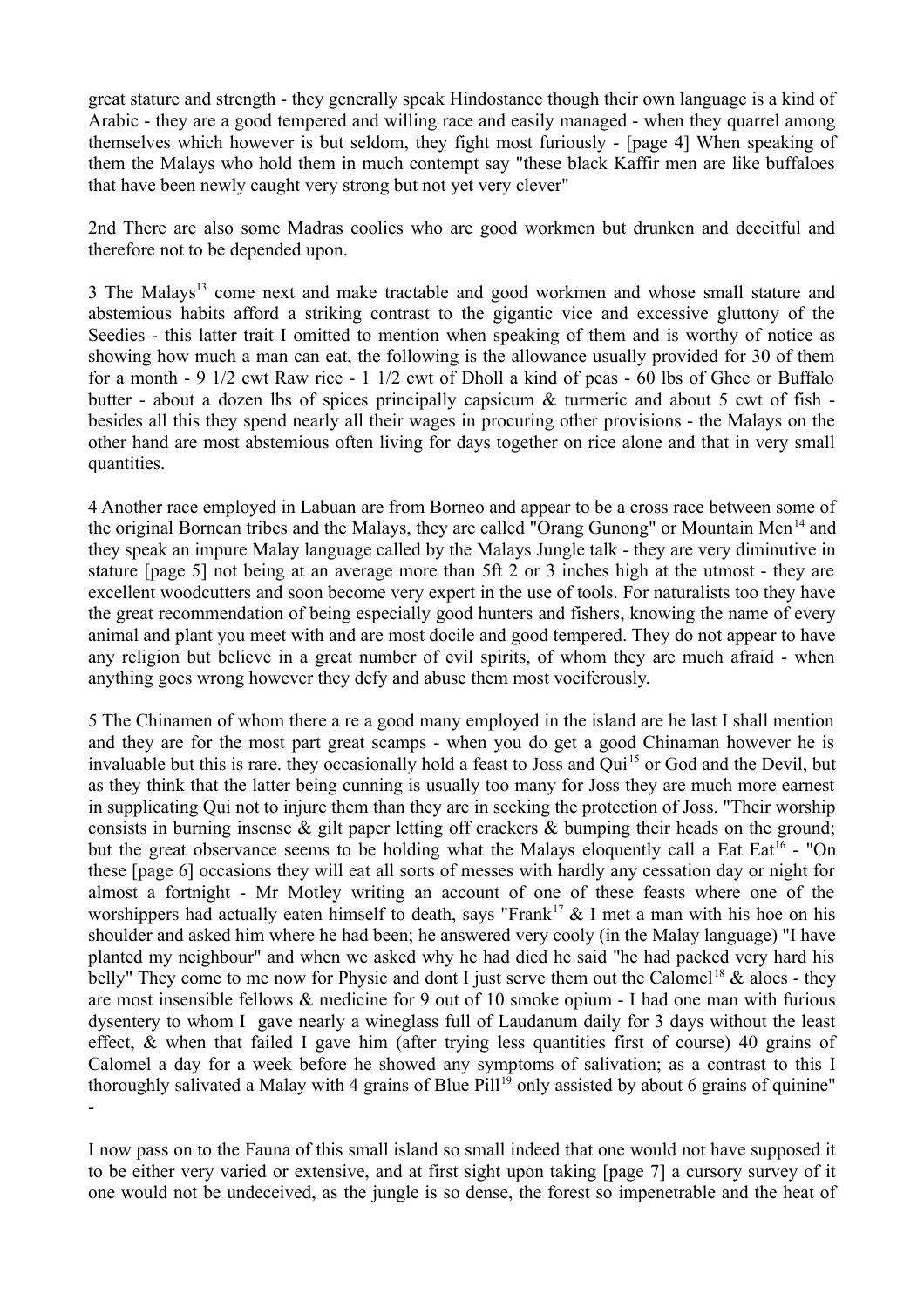the day so great keeping most of the animated tribes in the recesses of the Jungle or among the leaves of the forest, that without careful observation especially about the time of early morning and just before sunset, but few of them are to be seen - after a short residence however the observing naturalist will notice division after division, order after order, family after family, Genus after Genus and species after species successively appear until he will be satisfied that the whole island literally teems with life, and that every great division of the Animal Kingdom is there abundantly represented -

Of Mammalia the first Class to which I shall allude there are at least 2 sorts of Deer a Wild Hog the Sus barvatus 2 species of monkey one species of Pteromys or Flying Squirrel 4 of Sciurus or true Squirrels several bats 1 Rat and 1 Shrew - of these I believe that one of the Squirrels which I have received is a new variety if not species and the Sorex an entirely new and undescribed species - Of the Deer one is the Genus Rusa as large or larger than the Red Deer [page 8] and the other is a beautiful little animal a species of Moschus or Tragulus (Musk Deer) about the size of a hare but of course with longer legs - they are frequently caught by the Malays in snares and are easily tamed as they live however among long grass and are seldom seen - the large Deer has one very peculiar propensity to which I should have alluded when speaking of him, viz that he is very fond of charcoal frequenting those parts of the forest where fire has been used in the clearing and eating the charcoal wood-

Birds are very numerous in the island and I have already in my first box thence<sup>20</sup> received 40 distinct species - some of them new and some though in the collection of the British Museum hitherto undescribed<sup>21</sup>. To give you an idea of their general distribution I may roughly classify them as follows - 1 Hawk 1 Owl 15 Dentirostral<sup>22</sup> birds 3 Conirostral<sup>23</sup> birds 2 Parrots 3 Woodpeckers 5 Sun birds 3 Swallows & Swifts 1 Bee Eater 3 Kingfishers 3 Pigeons 1 Megapodius<sup>24</sup> 2 Herons 4 Plovers & Sandpipers & 1 Tern -

Of Reptiles in the same box I have received 16 distinct species of Snakes and 10 [page 9] lizards, and to these I expect in the next box which is I believe on its way home a very considerable addition - even this number however affords a remarkable contrast to the very limited amount of Reptile life which we find in this temperate region. Besides Lizards & Snakes I know of 2 species of Frogs A Turtle and the Alligator which in the Mangrove swamps bordering on the sea at the mouths of streams is found in abundance and often inflict ugly wounds on the tame buffaloes which resort to them and drink - One of the snakes a Python or Boa sometimes attains the length of 10 or 15 feet and occasions great devastation especially in the poultry yards. Several of the species are poisonous and one of the family of the Trigonocephalic eminently so. One of the lizards is like the Boa I have alluded to a great enemy to poultry but he possesses the redeeming quality of being very good to eat himself. He attains the length of from 2 to 4 feet and may almost be considered a Land Alligator<sup>25</sup> -

Of the Insects Shells Corals & Zoophytes I can only say that their name is legion<sup>26</sup>, that I have reason to believe they are of the most interesting, beautiful [page 10] and varied character and that I expect when my next zoological parcel arrives<sup> $27$ </sup> they alone will afford me abundant ocupation for what spare time I can command for some time to come in arranging them & determining their species and that when I have done so I shall be happy to lay them  $\&$  the results of my investigations before this Society<sup>28</sup>.

[This note to the transcript was added later, in pencil]

Had I described Habits &tc at length I might have gone on for many hours - my object was only to give a rough outline.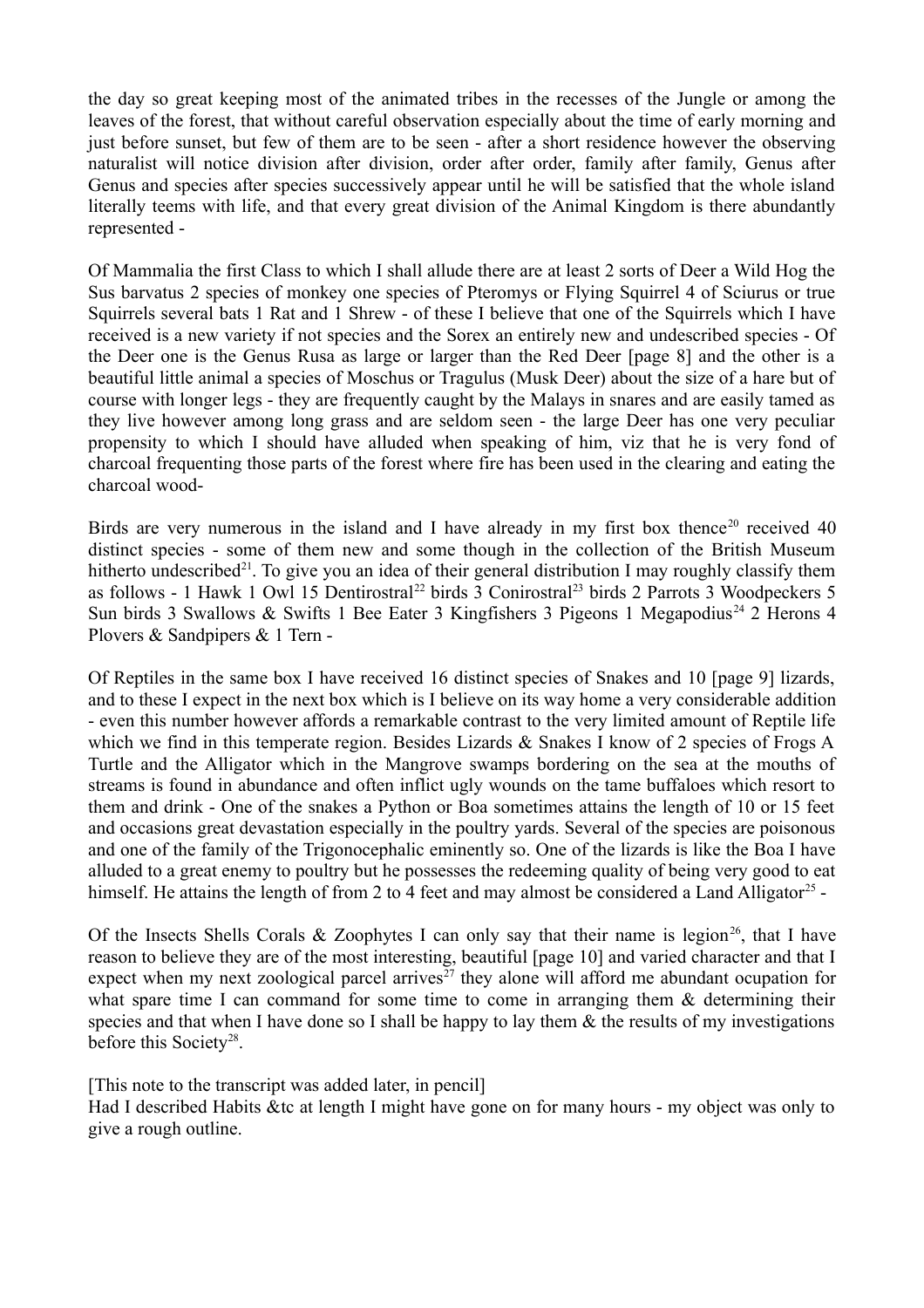## 1 Transcribed and annotated by Martin Laverty, July-Sept 2009, Feb 2010, June 2011 from manuscript notes held at the West Glamorgan Archives of a lecture read to the Royal Institution of South Wales by Lewis Llwellyn Dillwyn at 8pm on Thursday,  $8<sup>th</sup>$  July, 1852.

Labuan is an island in Brunei Bay off the NW coast of Borneo.

- 2 The friend, as named later, was James Motley (1822-1859), a Yorkshireman whose father had invested in coal, iron, and tin works in South Wales from 1826. He evidently spent some time in South Wales as a youth and worked there as a mining engineer and mineral surveyor after leaving St Johns College, Cambridge, in 1842. He later invested with his father in a pioneer tinworks in Llanelli but this, as with his father's other enterprises, failed and he left for Labuan on the recommendation of LL Dillwyn's father-in-law, geologist Henry de la Beche, in 1849. His subsequent life in the Far East was similarly ill-starred: he left Labuan in 1853, spent most of 1854 in Singapore, Sumatra, and Java before starting work for a Dutch coal mine in SE Borneo. On the eve of his 38<sup>th</sup> birthday he was murdered, as were his wife and 3 children, along with all other Europeans in the area. Throughout, his passion was really for natural history, in which he is said to have followed his father.
- 3 The Swansea Philosophical and Literary Society was founded in 1835, changing its name to the Royal Institution of South Wales when granted a royal charter in 1838. Its Swansea Museum is still open and holds the herbarium assembled by James Motley before he left South Wales for Borneo. However, a collection of 120 species of molluscs from Labuan appears to have been destroyed by bombing during the Second World War.
- 4 Labuan was offered to Queen Victoria by the Sultan of Brunei in 1845; possession was taken on 24th December 1846, and became a Crown Colony in 1848. It was seen as a prospective coaling station on the route to China as well as base for anti-piracy operations
- 5 Captain Edward Belcher and Rajah James Brooke had examined the coal in March 1845, following up native reports and an August 1843 examination of coal in Brunei. The Admiralty had already sent out a mineral surveyor (Hiram Williams, another Swansea man selected by Henry de la Beche, who employed his brother in the Geological Survey) to accompany Captain Charles Drinkwater Bethune in his determination of the the best place for a British settlement in the region. A sample weighing 280lb was returned by Mr [Henry] Wise in 1846 and given to the Museum of Practical Geology where it was first assessed as 'more ... candle or cannel coal, than the ordinary bituminous varieties' and subsequently in tests by de la Beche and Lyon Playfair. Mining ceased in 1911 and Labuan is now an offshore financial centre. While at first the coal was reckoned 'better than the finest Newcastle, 40 years later Clutterbuck would describe it as "only 15% inferior to Cardiff"
- 6 The Eastern Archipelago Company was instituted by Henry Wise, a retired East India Company sailor and supracargo who as a merchant in London helped fit out James Brooke's yacht for its voyage to the Far East in 1838, and subsequently acted as Brooke's agent until the two fell out in 1848. The company was granted a royal charter in 1847 but Wise had trouble raising the required capital and operations did not begin until 1849 with Motley, his wife and brother arriving in Singapore in April.
- 7 Holothuria, or sea cucumbers, are echinoderms prized as food and/or medicine in the Far East.
- 8 Damak (ie dammar)is not the name of the tree but a resin obtained from the Dipterocarpaceae family of trees. This family dominates the lowland tree flora of Borneo..
- 9 Motley also wrote to William Hooker at Kew Gardens about the Camphor tree (and much else) and extracts were published both at the time and as recently as 2004.
- 10 Kinabalu is the highest mountain between the Himalaya and New Guinea: now reckoned at 4,095 metres (13,435 ft). It was first climbed by a European in 1852, again in 1858, ... (Wong and Phillips). It is now climbed by thousands every year, but none of them will walk from the coast and back.
- 11 The main settlement on Labuan was Victoria, at the far end of the island from the coal. The European complement included a Governor, lieutenant-governor, colonial secretary (and wife), doctor, surveyor and engineer, shop keeper, garrison commander, and others; most seem to have mainly quarrelled with each other...
- 12 The seedies were negroes: Motley was impressed with their performance as seamen.
- 13 Malays were Muslim people living near the coast or at sea who mainly had indigenous origins except for the aristocracy who may have Arab blood.
- 14 These natives would usually be called Kedayans or Dyaks by the Europeans.
- 15 This account of Chinese religion is very superficial: Joss is thought to be derived from Deus, the Portuguese for God,; Qui would seem to be qi (or ch'i), the life-force of Chinese belief, rather than devil. Chinese religion is polytheistic, but one of the gods will be picked for a family shrine or clan temple.
- 16 The Malay language reduplicates words to indicate plurality, so a less direct translation would just be feast.
- 17 Frank was James' brother, Francis, who acted as his assistant in Labuan
- 18 Calomel is mercurous chloride, a toxic white powder formerly used as a diuretic and purgative.
- 19 Blue pill, (pilula hydrargyri) was a remedy prescribed for various ailments, particularly constipation. It contained 1/3 elemental mercury by weight, mixed with marshmallow, honey of rose, liquorice, glycerin, and inert ingredients to form pills of about 48 grains in weight
- 20 On December 7, 1850, Dillwyn records in his diary that " in the evening I unpacked a box of Zoological specimens & c which have arrived from Labuan from Motley". On a wet and windy New Years' day "in the afternoon made out